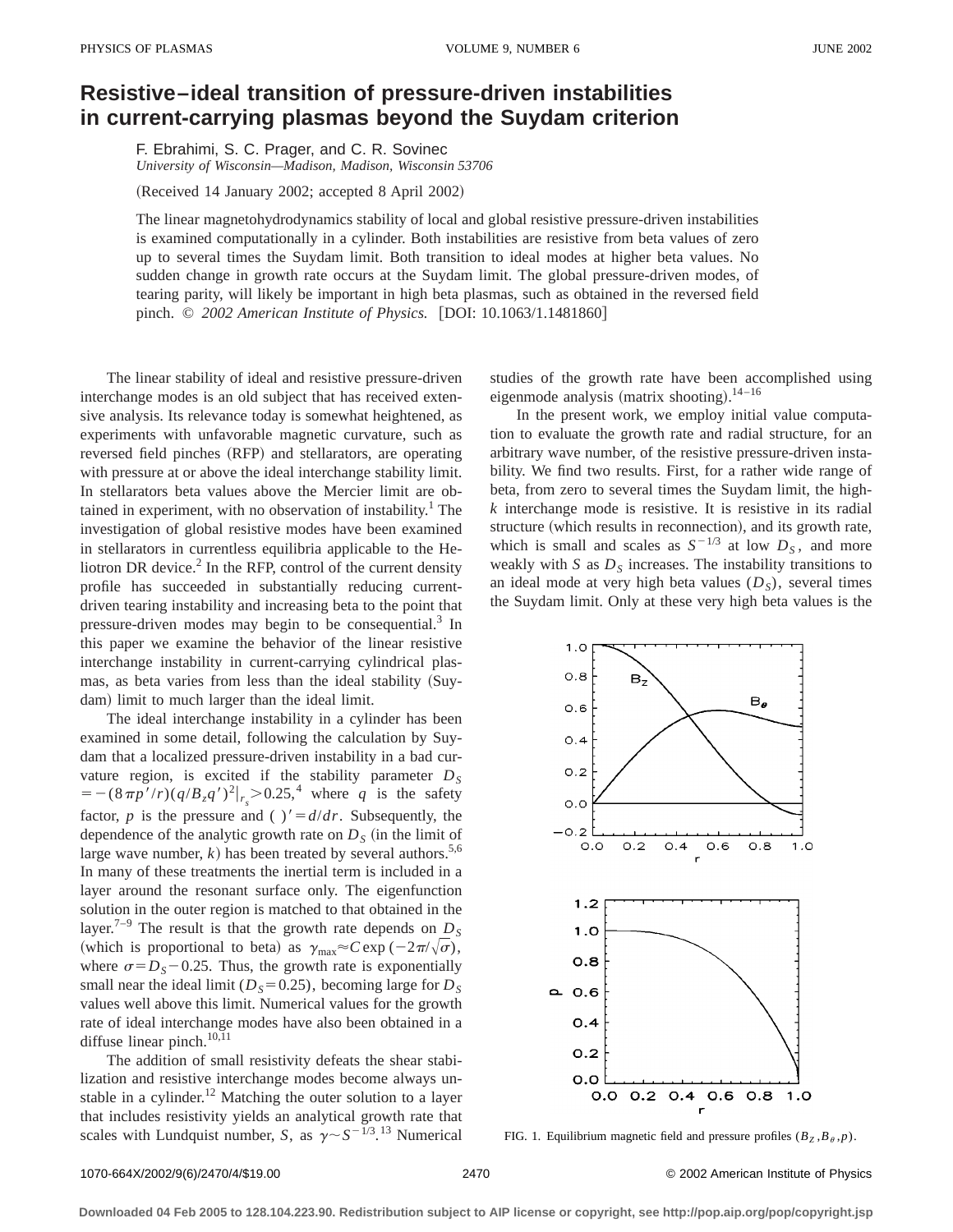

FIG. 2. The growth rate,  $\gamma \tau_A$ , of the  $m=1$ ,  $k=10.5$  mode vs  $D_S$ .  $S=10^6$ ,  $\theta_0=1.6$ ,  $\alpha=4$ ,  $\delta=3$ ,  $p_1=0.9$ . The triangles are computational results corresponding to resistive modes and the square boxes correspond to pure ideal modes. The solid line is the analytical growth rate of ideal interchange modes. The transition from resistive to ideal interchange modes occurs at high  $D_s \sim 1.0$ . The dashed vertical line is the Suydam limit.

mode ideal in its radial structure and its growth rate (which becomes independent of *S* and scales with  $D<sub>S</sub>$  as described by ideal MHD). Second, we find that for the RFP global pressure-driven modes are important. These modes transition from resistive to ideal as beta increases, similar to that of the interchange.



FIG. 3. Radial magnetic field magnitude vs radius for (a)  $D_s = 0.23$ ,  $\gamma \tau_A$  $=6.5\times10^{-3}$ , (b)  $D_s=0.756$ ,  $\gamma\tau_A=3.3\times10^{-2}$ , (c)  $D_s=0.95$ ,  $\gamma\tau_A=5.4$  $\times 10^{-2}$ , (d)  $D_s = 1.72$ ,  $\gamma \tau_A = 0.35$ . For all cases  $S = 10^6$ ,  $m = 1$ ,  $k = 10.5$ .



FIG. 4. Growth rate scaling of localized interchange mode  $m=1$ ,  $k=10.5$ , with Lundquist number *S*, for various values of  $D<sub>S</sub>$ . At low  $D<sub>S</sub>$  (<0.25) this scaling is resistive and at high  $D_S$  (high  $\beta$ ) is ideal.

The three dimensional nonlinear DEBS code<sup>17</sup> is used to solve the following set of compressible resistive MHD equations in cylindrical geometry in the linear regime:

$$
\frac{\partial \overline{A}}{\partial t} = S\overline{V} \times \overline{B} - \eta \overline{J},
$$
  
\n
$$
\rho \frac{\partial \overline{V}}{\partial t} = -S\rho \overline{V} \cdot \nabla \overline{V} + S\overline{J} \times \overline{B} + \nu \nabla^2 \overline{V} - S\frac{\beta_0}{2} \nabla P,
$$
  
\n
$$
\overline{B} = \nabla \times \overline{A}, \quad \overline{J} = \nabla \times \overline{B},
$$
  
\n
$$
\frac{\partial P}{\partial t} = -S\nabla \cdot (P\overline{V}) - S(\gamma - 1)P\nabla \cdot \overline{V},
$$

where time and radius are normalized to resistive diffusion time  $\tau_R = 4\pi a^2/c^2 \eta_0$  and minor radius a,  $S = \tau_R / \tau_A$  is the Lundquist number,  $\nu$  is the viscosity coefficient, which measures the ratio of characteristic viscosity to resistivity (the magnetic Prandtl number), and  $\beta_0 = 8 \pi P_0 / B_0^2$  is the beta



FIG. 5. Growth rate of low- $k$  pressure-driven mode,  $m=1$   $k=1.8$  mode vs  $\beta_0$ . The triangles denote resistive modes and the square boxes denote pure ideal modes. Some of the points are computed at  $S=10^4$  (dashed curve), and while some are at  $S=10^5$  (solid curve).

**Downloaded 04 Feb 2005 to 128.104.223.90. Redistribution subject to AIP license or copyright, see http://pop.aip.org/pop/copyright.jsp**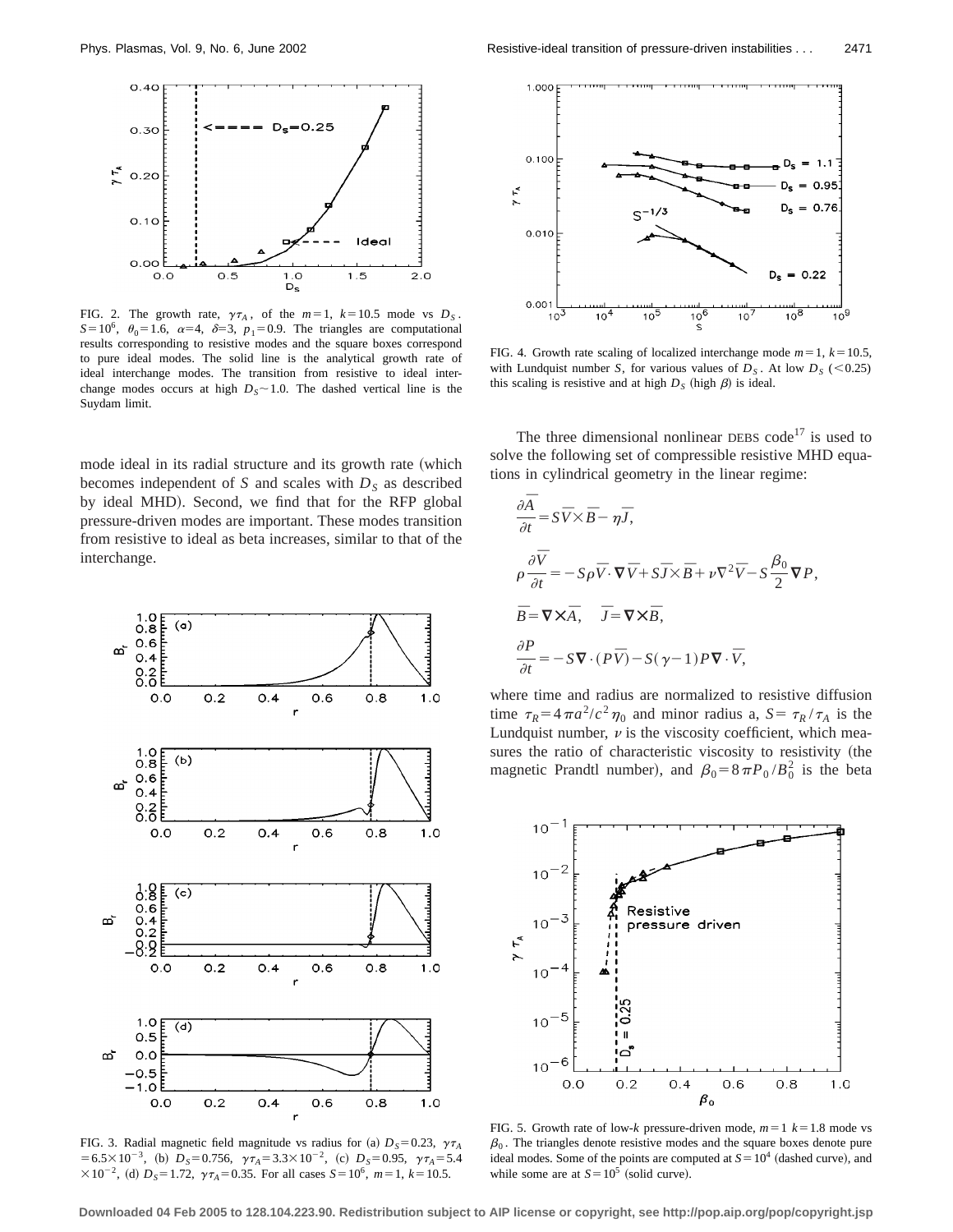

FIG. 6. Radial magnetic field  $B_r$  vs radius for global modes  $(m=1, k=1.8)$  at  $S=10^5$  for (a)  $D_s=0.24$ ,  $\gamma \tau_A = 3.4 \times 10^{-3}$ , (b)  $D_s = 1.3$ ,  $\gamma \tau_A = 7.3 \times 10^{-2}$ .

normalized to the axis value. The mass density  $\rho$  is assumed to be uniform in space and time. The equations are fully compressible and describe both shear and compressional Alfvén waves, as well as resistive instabilities. To resolve the ideal and resistive interchange modes in the linear computation, the maximum timestep has been examined for convergence. The growth rate solutions are converged in timestep and spatial resolution to the level of 2% and 1%, respectively. The code uses the finite difference method for the radial coordinate.

To isolate the pressure-driven modes, an equilibrium which is stable to resistive current-driven modes is chosen (by the  $\Delta'$  criterion). The equilibrium parallel current profile and pressure profile are  $\lambda(r) = J \cdot B/B^2 = 2 \theta_0 (1 - r^{\alpha})$  and  $p(r) = p_0(1-p_1 r^{\delta})$ , respectively, where  $\alpha$ ,  $\theta_0$ ,  $\delta$ ,  $p_0$  and  $p_1$ are free constants. Other equilibrium quantities can be computed from the  $\theta$  and *z* components of  $\nabla \times \overline{B} = \lambda(r) \overline{B}$  $+\beta_0 \bar{B} \times \nabla p(r)/2B^2$  (see Fig. 1).

First, we examine highly localized interchange modes by choosing modes with high axial wave number, *k*. The dependence of the growth rate on  $D_s = -(8\pi p'/r)(q/B_zq')^2|_{r_s}$  is shown in Fig. 2. The mode selected (azimuthal mode number  $m=1$ ,  $k=10.5$ ) is resonant at  $r/a=0.78$ . We see that the growth rate is always nonzero and increasing with  $D<sub>S</sub>$ , but follows the analytical ideal value only at  $D_s > 1.0$ . The growth rate at lower  $D<sub>S</sub>$  values is much greater than the ideal growth rate. It increases smoothly through the Suydam limit  $(D<sub>S</sub>=0.25)$ , which plays no role for resistive instability. As expected, the growth rate depends on  $D<sub>S</sub>$  only, rather than its constituents,  $\beta_0$  or magnetic shear, separately.

The radial structure of instability also indicates that a transition from a resistive to ideal interchange mode occurs at  $D_s \sim 1.0$  (for this particular *m*, *k* and *S*). Ideal and resistive instabilities can be distinguished by the magnitude of the radial magnetic field  $B_r$ . The radial field is nonzero at the resonant surface only for a resistive mode. We see that the mode structure is resistive for  $D_s < 0.9$  [Figs. 3(a) and 3(b)] and ideal for  $D_s > 0.9$  [Figs. 3(c) and 3(d)], in agreement with the growth rates of Fig. 2.

The transition from resistive to ideal modes is also evident in the *S* dependence of the growth rate  $\gamma$  (Fig. 4). At low  $D_s$ ,  $\gamma$  scales as  $S^{-1/3}$  (resistive scaling), whereas at very high  $D<sub>S</sub>$ ,  $\gamma$  is roughly independent of *S* (ideal scaling). The  $D<sub>S</sub>$  value at which the mode transitions from a resistive to an ideal mode depends upon *S*. The transition value for  $D<sub>S</sub>$ decreases with *S*. This can be inferred from Fig. 4. The triangles are resistive modes (from the radial structure) and the square boxes are ideal. For values of *S* ( $10^6 - 10^7$ ) of the present experiments, the transition occurs at  $D_s \sim 0.7-1.0$ (or  $\beta_0$  ~ 40 – 60%) well above experimental beta values.

High-*k* localized modes can be stabilized by finite Larmor radius effects.8,18 Thus, global, low-*k* pressure-driven modes may be more important for the RFP. The ideal stability of global pressure-driven modes have been examined in the past and it has been shown that these modes become unstable with the violation of Suydam criterion as well and have kink-like behavior.<sup>11</sup> Prior calculation of the growth rate for the resistive global pressure-driven modes also show an explicit dependence on the local parameter,  $D<sub>S</sub>$  (as well as the global parameters).<sup>12</sup> Here, we have examined the growth rate and radial structure of global modes, and find that they also display a transition from resistive to ideal instability as beta increases. The growth rate for the  $m=1$ ,  $k=1.8$  mode is shown in Fig. 5. The triangles correspond to resistive modes (as judged from the radial structures), while the boxes correspond to ideal modes. The mode is unstable at low beta



FIG. 7. Radial magnetic field (*Br*) and radial velocity  $(v_r)$  eigenfunctions for global kink  $(m=1, k=2)$  and localized interchange  $(m=1, k=45)$  modes in the ideal limit  $(S=10^6, D_s=0.9)$ . (a)  $B_r$  for  $k=2$ , (b)  $v_r$  for  $k$  $=$  2, (c)  $B_r$  for  $k=$  45, (d)  $v_r$  for  $k=$  45.

**Downloaded 04 Feb 2005 to 128.104.223.90. Redistribution subject to AIP license or copyright, see http://pop.aip.org/pop/copyright.jsp**